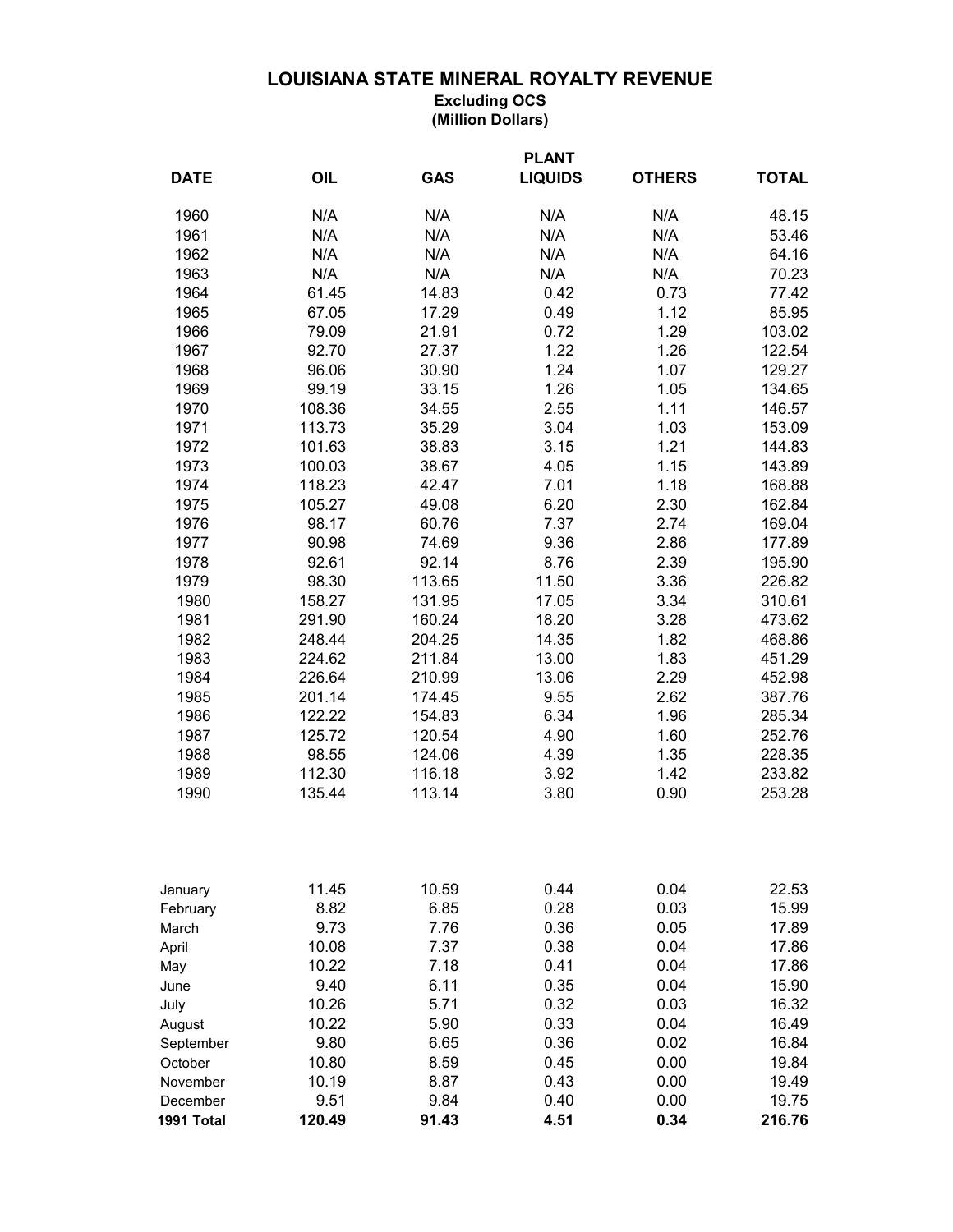| January                                                     | 8.72         | 8.44         | 0.34         | 0.00         | 17.50          |
|-------------------------------------------------------------|--------------|--------------|--------------|--------------|----------------|
| February                                                    | 8.48         | 5.28         | 0.29         | 0.00         | 14.05          |
| March                                                       | 9.08         | 5.86         | 0.32         | 0.00         | 15.26          |
| April                                                       | 9.72         | 6.14         | 0.35         | 0.00         | 16.21          |
| May                                                         | 10.05        | 7.14         | 0.37         | 0.00         | 17.55          |
| June                                                        | 10.65        | 8.15         | 0.42         | 0.00         | 19.22          |
| July                                                        | 10.60        | 7.38         | 0.46         | 0.00         | 18.43          |
| August                                                      | 8.83         | 7.72         | 0.43         | 0.00         | 16.97          |
| September                                                   | 9.26         | 8.26         | 0.45         | 0.00         | 17.97          |
| October                                                     | 10.20        | 11.67        | 0.46         | 0.00         | 22.33          |
| November                                                    | 8.88         | 10.55        | 0.39         | 0.00         | 19.81          |
| December                                                    | 8.83         | 10.49        | 0.42         | 0.00         | 19.74          |
| 1992 Total                                                  | 113.29       | 97.07        | 4.69         | 0.00         | 215.04         |
|                                                             |              |              |              |              |                |
| January                                                     | 8.69         | 10.13        | 0.42         | 0.00         | 19.24          |
| February<br>March<br>April<br>May<br>June<br>July<br>August | 8.28         | 9.87         | 0.41         | 0.00         | 18.56          |
|                                                             | 9.02         | 10.27        | 0.47         | 0.00         | 19.76          |
|                                                             | 9.41         | 11.21        | 0.47         | 0.00         | 21.09          |
|                                                             | 9.33         | 12.33        | 0.43         | 0.00         | 22.08          |
|                                                             | 8.64         | 9.31         | 0.42         | 0.00         | 18.37          |
|                                                             | 8.17         | 9.09         | 0.42         | 0.00         | 17.68          |
|                                                             | 8.32         | 11.57        | 0.35         | 0.00         | 20.24          |
| September                                                   | 7.66         | 10.48        | 0.34         | 0.00         | 18.48          |
| October                                                     | 8.25         | 9.00         | 0.31         | 0.00         | 17.57          |
| November                                                    | 7.14         | 9.78         | 0.28         | 0.00         | 17.19          |
| December                                                    | 6.28         | 11.97        | 0.21         | 0.00         | 18.47          |
| 1993 Total                                                  | 99.20        | 125.01       | 4.53         | 0.00         | 228.74         |
|                                                             |              |              |              |              |                |
|                                                             |              |              |              |              |                |
| January                                                     | 6.27         | 9.62         | 0.25         | 0.00         | 16.14          |
| February                                                    | 5.49         | 10.31        | 0.22         | 0.00         | 16.02          |
| March                                                       | 6.13         | 10.88        | 0.28         | 0.00         | 17.28          |
| April                                                       | 6.89         | 9.03         | 0.31         | 0.00         | 16.23          |
| May                                                         | 7.87         | 9.52         | 0.38         | 0.00         | 17.77          |
| June                                                        | 7.73         | 8.24         | 0.34         | 0.00         | 16.30          |
| July                                                        | 8.06         | 8.93         | 0.35         | 0.00         | 17.34          |
| August                                                      | 7.54         | 8.03         | 0.40         | 0.00         | 15.97          |
| September                                                   | 7.06         | 6.56         | 0.38         | 0.00         | 14.00          |
| October                                                     | 7.55         | 6.51         | 0.41         | 0.00         | 14.47          |
| November                                                    | 7.66         | 7.40         | 0.33         | 0.00         | 15.39          |
| December                                                    | 7.48         | 7.92         | 0.40         | 0.00         | 15.80          |
| 1994 Total                                                  | 85.72        | 102.95       | 4.05         | 0.00         | 192.72         |
|                                                             |              |              |              |              |                |
| January                                                     | 7.94         | 7.23         | 0.27         | 0.00         | 15.44          |
| February                                                    | 7.10         | 56.10        | 0.26         | 0.00         | 63.47          |
| March                                                       | 8.10         | 7.34         | 0.38         | 0.00         | 15.82          |
| April                                                       | 8.26         | 7.59         | 0.43         | 0.00         | 16.28          |
| May                                                         | 8.27         | 7.29         | 0.37         | 0.00         | 15.93          |
| June                                                        | 7.72         | 7.12         | 0.40         | 0.00         | 15.24          |
| July                                                        | 7.70         | 6.93         | 0.40         | 0.00         | 15.04          |
| August<br>September                                         | 7.82<br>8.01 | 6.46<br>7.37 | 0.44<br>0.42 | 0.00<br>0.00 | 14.72<br>15.80 |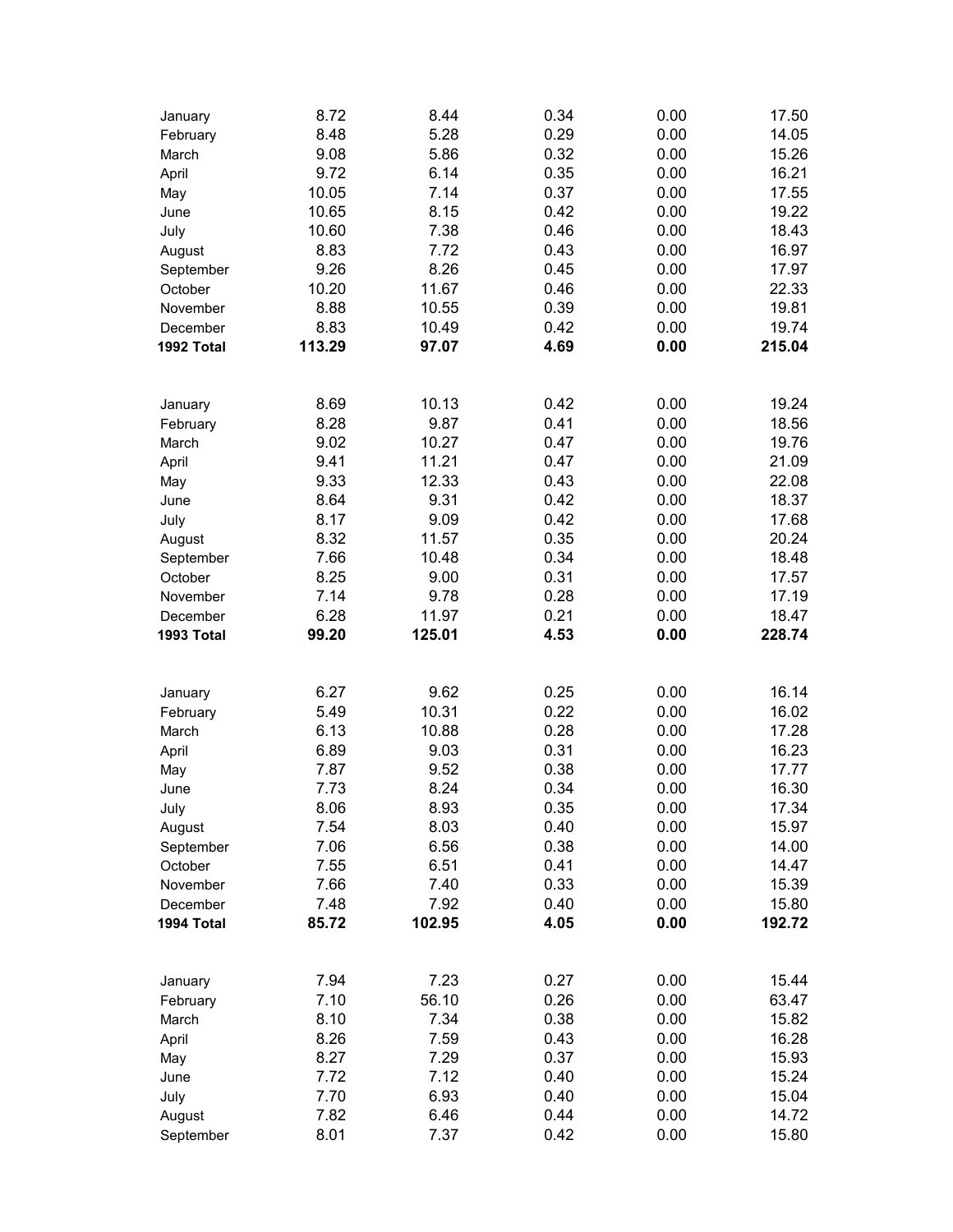| October    | 7.46   | 7.52   | 0.42 | 0.00 | 15.39  |
|------------|--------|--------|------|------|--------|
| November   | 8.33   | 14.74  | 0.42 | 0.00 | 23.49  |
| December   | 9.12   | 10.91  | 0.36 | 0.00 | 20.39  |
| 1995 Total | 95.82  | 146.60 | 4.60 | 0.00 | 247.02 |
|            |        |        |      |      |        |
| January    | 8.45   | 17.45  | 0.37 | 0.00 | 26.27  |
| February   | 8.53   | 61.50  | 0.35 | 0.00 | 70.37  |
| March      | 9.61   | 14.49  | 0.50 | 0.00 | 24.60  |
| April      | 10.05  | 13.31  | 0.60 | 0.00 | 23.97  |
| May        | 10.97  | 11.35  | 0.51 | 0.00 | 22.84  |
| June       | 8.85   | 11.86  | 0.56 | 0.00 | 21.28  |
| July       | 9.63   | 13.44  | 0.50 | 0.00 | 23.57  |
| August     | 10.79  | 11.89  | 0.39 | 0.00 | 23.08  |
| September  | 11.08  | 8.89   | 0.68 | 0.00 | 20.65  |
| October    | 12.17  | 9.70   | 0.77 | 0.00 | 22.64  |
| November   | 11.15  | 13.39  | 0.84 | 0.00 | 25.38  |
| December   | 12.23  | 24.03  | 0.63 | 0.00 | 36.90  |
| 1996 Total | 123.51 | 211.31 | 6.72 | 0.00 | 341.54 |
|            |        |        |      |      |        |
| January    | 12.73  | 21.68  | 0.67 | 0.00 | 35.07  |
| February   | 10.03  | 13.75  | 0.59 | 0.00 | 24.37  |
| March      | 10.19  | 9.54   | 0.63 | 0.00 | 20.36  |
| April      | 9.00   | 8.95   | 0.47 | 0.00 | 18.42  |
| May        | 10.01  | 11.00  | 0.53 | 0.00 | 21.54  |
| June       | 8.03   | 10.87  | 0.52 | 0.00 | 19.43  |
| July       | 8.22   | 10.30  | 0.43 | 0.00 | 18.95  |
| August     | 8.73   | 10.82  | 0.62 | 0.00 | 20.16  |
| September  | 8.86   | 12.80  | 0.44 | 0.00 | 22.10  |
| October    | 9.96   | 15.54  | 0.35 | 0.00 | 25.84  |
| November   | 8.91   | 16.40  | 0.34 | 0.00 | 25.65  |
| December   | 8.08   | 12.98  | 0.35 | 0.00 | 21.41  |
| 1997 Total | 112.76 | 154.62 | 5.93 | 0.00 | 273.31 |
|            |        |        |      |      |        |
| January    | 7.39   | 11.28  | 0.42 | 0.00 | 19.10  |
| February   | 6.17   | 8.82   | 0.30 | 0.00 | 15.30  |
| March      | 6.44   | 11.11  | 0.27 | 0.00 | 17.82  |
| April      | 6.21   | 11.36  | 0.24 | 0.00 | 17.81  |
| May        | 6.38   | 12.59  | 0.21 | 0.00 | 19.18  |
| June       | 5.59   | 10.60  | 0.19 | 0.00 | 16.39  |
| July       | 6.01   | 12.35  | 0.15 | 0.00 | 18.51  |
| August     | 5.64   | 9.50   | 0.20 | 0.00 | 15.34  |
| September  | 4.68   | 6.00   | 0.12 | 0.00 | 10.80  |
| October    | 5.28   | 8.52   | 0.16 | 0.00 | 13.95  |
| November   | 4.75   | 8.82   | 0.18 | 0.00 | 13.75  |
| December   | 4.31   | 10.21  | 0.13 | 0.00 | 14.65  |
| 1998 Total | 68.85  | 121.17 | 2.58 | 0.00 | 192.60 |
|            |        |        |      |      |        |
| January    | 4.85   | 7.57   | 0.11 | 0.00 | 12.53  |
| February   | 3.79   | 6.91   | 0.10 | 0.00 | 10.80  |
| March      | 5.31   | 6.87   | 0.11 | 0.00 | 12.29  |
| April      | 6.09   | 7.58   | 0.15 | 0.00 | 13.82  |
| May        | 6.39   | 9.29   | 0.14 | 0.00 | 15.83  |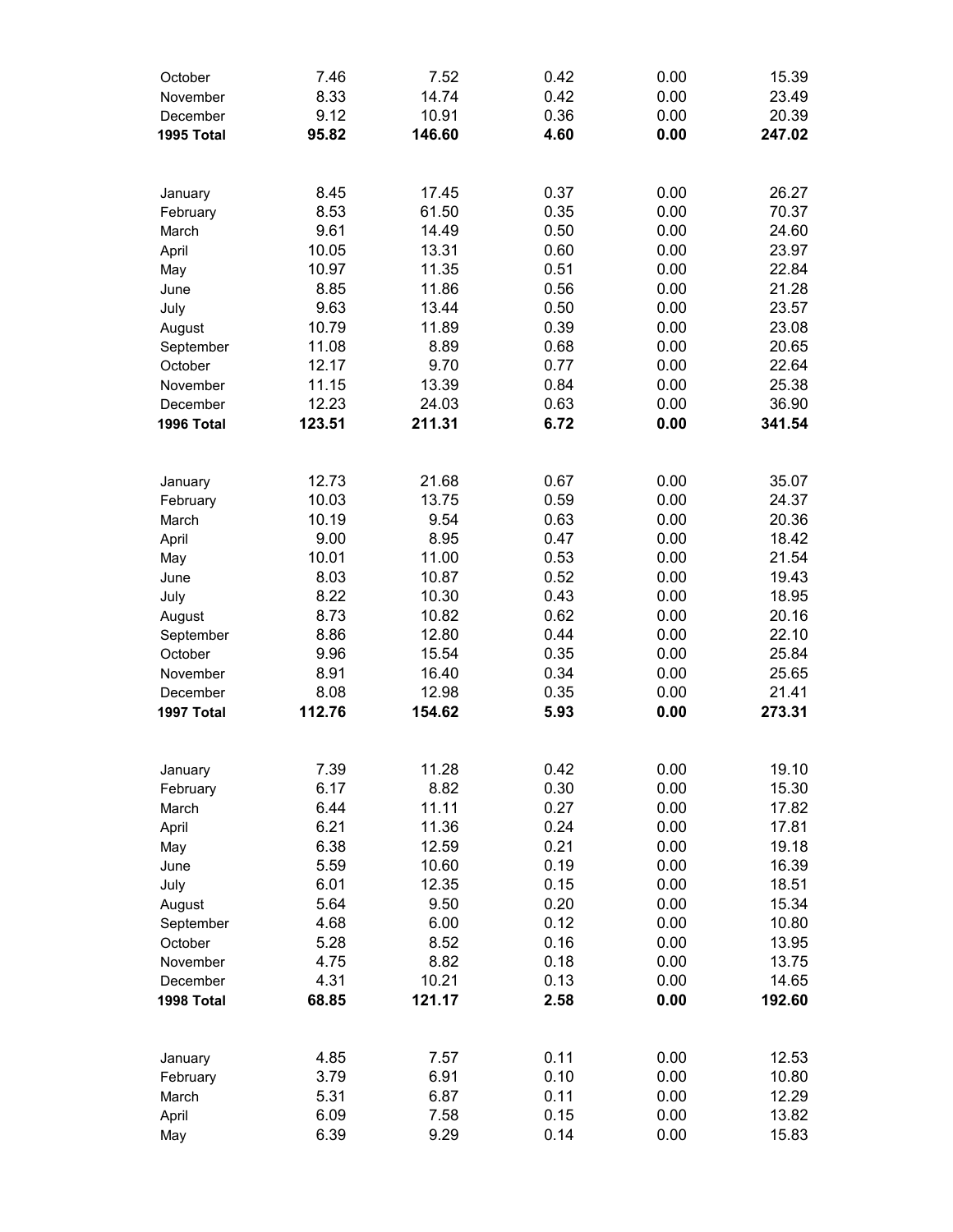| June                | 6.51           | 9.05           | 0.16         | 0.00         | 15.72          |
|---------------------|----------------|----------------|--------------|--------------|----------------|
| July                | 7.53           | 9.86           | 0.17         | 0.00         | 17.56          |
| August              | 8.34           | 11.49          | 0.18         | 0.00         | 20.01          |
| September           | 9.10           | 12.48          | 0.17         | 0.00         | 21.75          |
| October             | 8.83           | 11.40          | 0.29         | 0.00         | 20.52          |
| November            | 9.21           | 12.74          | 0.18         | 0.00         | 22.13          |
| December            | 15.56          | 9.84           | 0.29         | 0.00         | 25.69          |
| 1999 Total          | 91.52          | 115.10         | 2.05         | 0.00         | 208.66         |
| January             | 10.82          | 10.86          | 0.19         | 0.00         | 21.87          |
| February            | 11.10          | 10.78          | 0.32         | 0.00         | 22.19          |
| March               | 11.87          | 11.56          | 0.36         | 0.00         | 23.79          |
| April               | 9.99           | 12.60          | 0.40         | 0.00         | 23.00          |
| May                 | 11.82          | 14.96          | 0.20         | 0.00         | 26.98          |
| June                | 12.00          | 18.96          | 0.24         | 0.00         | 31.21          |
| July                | 12.35          | 18.63          | 0.22         | 0.00         | 31.20          |
| August              | 12.95          | 17.88          | 0.22         | 0.00         | 31.04          |
| September           | 13.65          | 20.36          | 0.27         | 0.00         | 34.28          |
| October             | 14.04          | 24.73          | 0.35         | 0.00         | 39.12          |
| November            | 13.09          | 20.95          | 0.41         | 0.00         | 34.45          |
| December            | 12.12          | 30.44          | 0.29         | 0.00         | 42.84          |
| 2000 Total          | 145.80         | 212.71         | 3.46         | 0.00         | 361.97         |
|                     |                |                |              |              |                |
| January             | 12.14<br>11.33 | 45.46<br>31.45 | 0.27<br>0.22 | 0.00<br>0.00 | 57.87<br>43.01 |
| February<br>March   | 11.11          | 27.53          | 0.51         | 0.00         | 39.15          |
| April               | 10.69          | 27.26          | 0.61         | 0.00         | 38.56          |
| May                 | 11.74          | 24.63          | 0.96         | 0.00         | 37.33          |
| June                | 10.98          | 19.44          | 0.75         | 0.00         | 31.18          |
| July                | 10.26          | 16.17          | 0.63         | 0.00         | 27.06          |
| August              | 10.54          | 14.61          | 0.69         | 0.00         | 25.84          |
| September           | 10.11          | 11.02          | 0.41         | 0.00         | 21.54          |
| October             | 8.88           | 10.48          | 0.38         | 0.00         | 19.74          |
| November            | 7.32           | 13.13          | 0.47         | 0.00         | 20.92          |
| December            | 7.08           | 11.48          | 0.41         | 0.00         | 18.97          |
| 2001 Total          | 122.16         | 252.68         | 6.33         | 0.00         | 381.17         |
|                     | 6.48           | 11.78          | 0.38         | 0.00         | 18.64          |
| January<br>February | 6.20           | 8.62           | 0.40         | 0.00         | 15.23          |
| March               | 8.24           | 11.36          | 0.50         | 0.00         | 20.10          |
| April               | 8.62           | 14.70          | 0.60         | 0.00         | 23.91          |
| May                 | 9.42           | 15.36          | 0.72         | 0.00         | 25.51          |
| June                | 8.62           | 14.80          | 0.66         | 0.00         | 24.08          |
| July                | 9.33           | 15.17          | 0.75         | 0.00         | 25.24          |
| August              | 9.68           | 13.80          | 0.86         | 0.00         | 24.35          |
| September           | 8.30           | 12.70          | 0.86         | 0.00         | 21.86          |
| October             | 7.04           | 13.03          | 0.65         | 0.00         | 20.73          |
| November            | 8.34           | 15.57          | 0.84         | 0.00         | 24.75          |
| December            | 9.83           | 18.33          | 0.82         | 0.00         | 28.97          |
| 2002 Total          | 100.10         | 165.24         | 8.03         | 0.00         | 273.37         |
|                     | 11.50          |                | 0.95         | 0.00         |                |
| January             |                | 22.51          |              |              | 34.95          |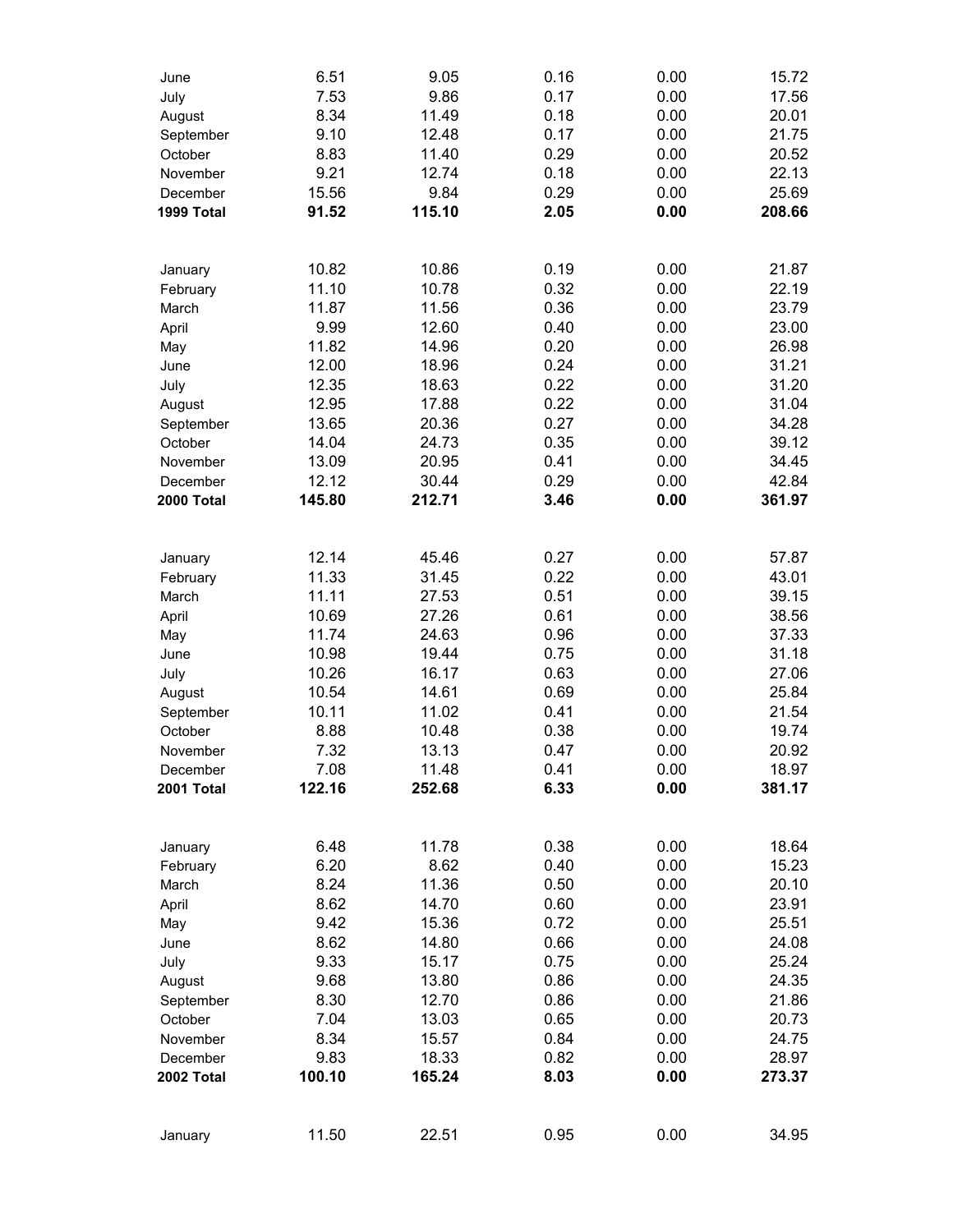| February   | 11.71  | 26.68  | 0.91  | 0.00 | 39.29  |
|------------|--------|--------|-------|------|--------|
| March      | 12.69  | 39.02  | 0.70  | 0.00 | 52.42  |
| April      | 10.73  | 24.65  | 0.68  | 0.00 | 36.06  |
| May        | 10.21  | 25.76  | 0.72  | 0.00 | 36.70  |
| June       | 10.16  | 26.62  | 0.63  | 0.00 | 37.41  |
| July       | 10.24  | 22.85  | 0.65  | 0.00 | 33.74  |
| August     | 10.66  | 21.00  | 0.70  | 0.00 | 32.36  |
| September  | 9.45   | 20.08  | 0.69  | 0.00 | 30.22  |
| October    | 10.12  | 19.92  | 0.89  | 0.00 | 30.93  |
| November   | 10.23  | 18.32  | 0.90  | 0.00 | 29.46  |
| December   | 9.92   | 21.50  | 0.89  | 0.00 | 32.31  |
| 2003 Total | 127.61 | 288.91 | 9.31  | 0.00 | 425.83 |
|            |        |        |       |      |        |
|            | 11.12  | 25.03  | 1.30  | 0.00 | 37.45  |
| January    | 10.40  | 21.58  | 1.11  |      |        |
| February   |        |        |       | 0.00 | 33.09  |
| March      | 11.90  | 21.27  | 1.12  | 0.00 | 34.29  |
| April      | 11.61  | 22.06  | 1.12  | 0.00 | 34.79  |
| May        | 12.50  | 24.07  | 1.25  | 0.00 | 37.83  |
| June       | 11.55  | 25.90  | 1.21  | 0.00 | 38.65  |
| July       | 12.58  | 25.12  | 1.31  | 0.00 | 39.00  |
| August     | 13.78  | 23.47  | 1.32  | 0.00 | 38.57  |
| September  | 9.95   | 16.15  | 1.13  | 0.00 | 27.22  |
| October    | 13.19  | 20.78  | 1.42  | 0.00 | 35.39  |
| November   | 13.20  | 24.20  | 1.39  | 0.00 | 38.78  |
| December   | 12.06  | 25.02  | 1.14  | 0.00 | 38.22  |
| 2004 Total | 143.84 | 274.64 | 14.82 | 0.00 | 433.30 |
|            |        |        |       |      |        |
| January    | 13.31  | 21.70  | 0.99  | 0.00 | 36.00  |
| February   | 13.00  | 20.03  | 0.91  | 0.00 | 33.95  |
| March      | 16.14  | 23.60  | 1.14  | 0.00 | 40.88  |
| April      | 15.65  | 24.99  | 1.07  | 0.00 | 41.72  |
| May        | 15.01  | 24.06  | 1.00  | 0.00 | 40.06  |
| June       | 15.89  | 22.16  | 0.99  | 0.00 | 39.04  |
| July       | 15.80  | 23.73  | 1.06  | 0.00 | 40.59  |
| August     | 16.66  | 25.16  | 1.12  | 0.00 | 42.94  |
| September  | 4.40   | 15.22  | 0.37  | 0.00 | 19.98  |
| October    | 5.82   | 20.20  | 0.34  | 0.00 | 26.36  |
| November   | 8.36   | 25.66  | 0.54  | 0.00 | 34.55  |
| December   | 9.93   | 32.52  | 0.97  | 0.00 | 43.42  |
| 2005 Total | 149.97 | 279.03 | 10.51 | 0.00 | 439.50 |
|            |        |        |       |      |        |
| January    | 12.74  | 30.60  | 0.91  | 0.00 | 44.25  |
| February   | 11.73  | 23.82  | 0.72  | 0.00 | 36.27  |
| March      | 13.44  | 23.06  | 0.85  | 0.00 | 37.35  |
| April      | 15.40  | 23.39  | 0.90  | 0.00 | 39.68  |
| May        | 16.86  | 24.10  | 1.07  | 0.00 | 42.03  |
| June       | 18.19  | 22.82  | 1.38  | 0.00 | 42.39  |
| July       | 20.57  | 22.65  | 1.69  | 0.00 | 44.91  |
| August     | 21.20  | 26.49  | 1.57  | 0.00 | 49.26  |
| September  | 18.63  | 20.98  | 1.38  | 0.00 | 40.98  |
| October    | 16.75  | 17.38  | 1.33  | 0.00 | 35.46  |
| November   | 17.22  | 25.26  | 1.24  | 0.00 | 43.71  |
| December   | 18.98  | 26.71  | 1.20  | 0.00 | 46.89  |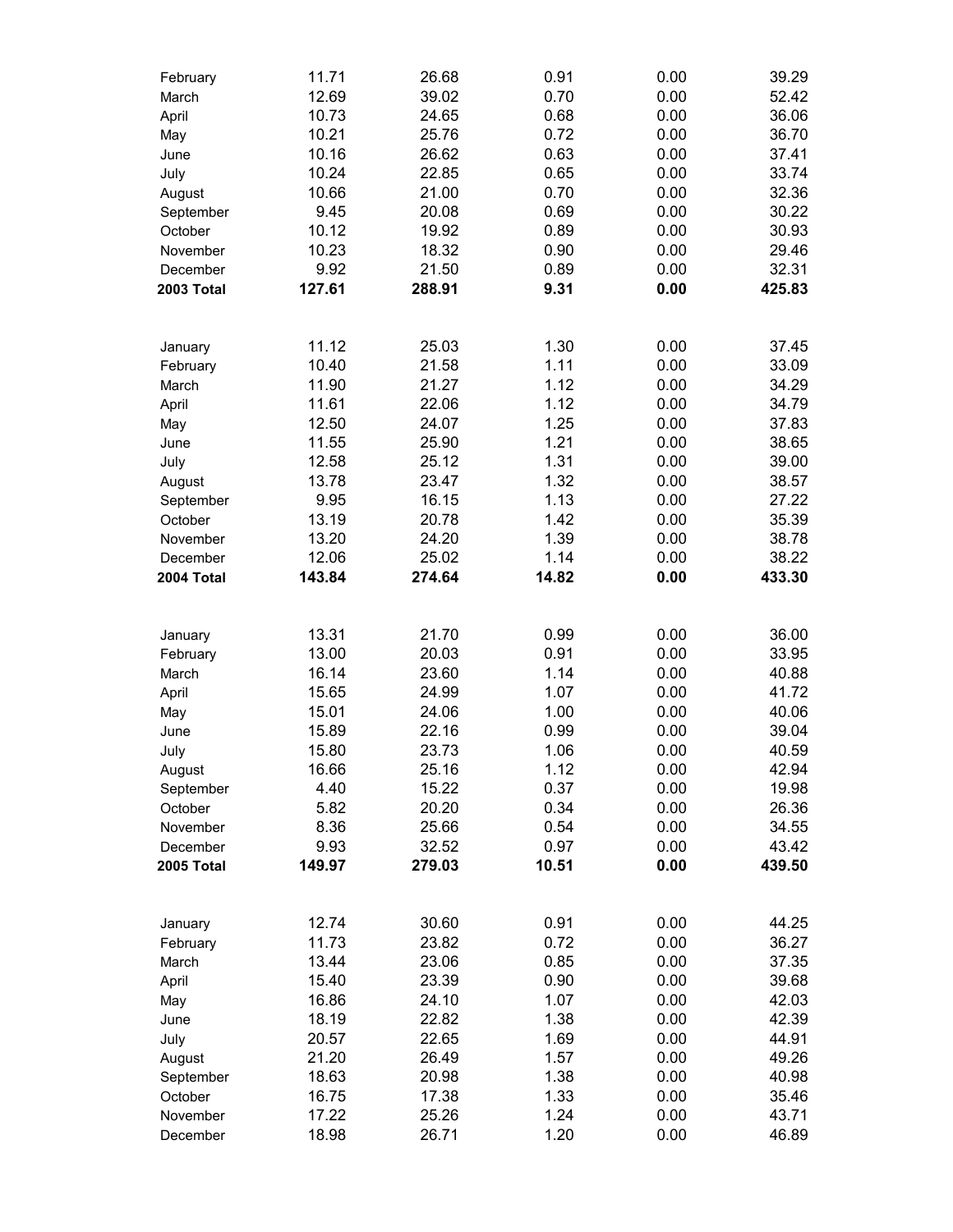| 2006 Total | 201.71 | 287.24 | 14.23 | 0.00 | 503.19 |
|------------|--------|--------|-------|------|--------|
|            |        |        |       |      |        |
| January    | 18.13  | 20.96  | 1.14  | 0.00 | 40.23  |
| February   | 17.09  | 24.03  | 1.20  | 0.00 | 42.33  |
| March      | 20.74  | 27.86  | 1.43  | 0.00 | 50.03  |
| April      | 21.34  | 27.27  | 1.22  | 0.00 | 49.83  |
| May        | 22.40  | 29.91  | 1.38  | 0.00 | 53.70  |
| June       | 22.95  | 28.09  | 1.41  | 0.00 | 52.45  |
| July       | 25.62  | 25.10  | 1.50  | 0.00 | 52.22  |
| August     | 24.00  | 22.28  | 1.23  | 0.00 | 47.51  |
| September  | 25.18  | 20.62  | 1.66  | 0.00 | 47.46  |
| October    | 28.61  | 24.86  | 2.03  | 0.00 | 55.50  |
| November   | 30.76  | 26.39  | 2.41  | 0.00 | 59.56  |
| December   | 31.76  | 28.24  | 2.35  | 0.00 | 62.35  |
| 2007 Total | 288.57 | 305.62 | 18.98 | 0.00 | 613.18 |
|            |        |        |       |      |        |
| January    | 30.10  | 29.44  | 2.43  | 0.00 | 61.98  |
| February   | 29.70  | 30.32  | 1.93  | 0.00 | 61.94  |
| March      | 33.61  | 36.09  | 2.33  | 0.00 | 72.03  |
| April      | 38.17  | 37.43  | 2.81  | 0.00 | 78.41  |
| May        | 44.60  | 50.81  | 3.32  | 0.00 | 98.73  |
| June       | 46.21  | 56.08  | 3.52  | 0.00 | 105.81 |
| July       | 48.10  | 58.02  | 6.53  | 0.00 | 112.65 |
| August     | 39.98  | 38.09  | 4.41  | 0.00 | 82.47  |
| September  | 12.51  | 13.58  | 0.80  | 0.00 | 26.89  |
| October    | 20.80  | 24.52  | 1.70  | 0.00 | 47.03  |
| November   | 17.28  | 25.62  | 1.77  | 0.00 | 44.68  |
| December   | 11.25  | 19.93  | 0.62  | 0.00 | 31.81  |
| 2008 Total | 372.30 | 419.94 | 32.16 | 0.00 | 824.41 |
| January    | 10.94  | 19.20  | 0.85  | 0.00 | 30.99  |
| February   | 9.60   | 14.56  | 0.85  | 0.00 | 25.01  |
| March      | 13.75  | 13.57  | 0.87  | 0.00 | 28.19  |
| April      | 13.80  | 12.03  | 0.85  | 0.00 | 26.68  |
| May        | 17.01  | 12.96  | 1.06  | 0.00 | 31.03  |
| June       | 19.14  | 12.22  | 1.17  | 0.00 | 32.53  |
| July       | 18.29  | 11.64  | 1.10  | 0.00 | 31.03  |
| August     | 20.58  | 10.49  | 1.52  | 0.00 | 32.59  |
| September  | 20.80  | 8.56   | 1.43  | 0.00 | 30.79  |
| October    | 23.64  | 12.18  | 1.74  | 0.00 | 37.57  |
| November   | 20.84  | 11.45  | 1.73  | 0.00 | 34.01  |
| December   | 22.15  | 14.99  | 1.73  | 0.00 | 38.87  |
| 2009 Total | 210.54 | 153.86 | 14.91 | 0.00 | 379.31 |
| January    | 20.94  | 17.34  | 1.75  | 0.00 | 40.02  |
| February   | 20.77  | 14.36  | 1.79  | 0.00 | 36.92  |
| March      | 22.49  | 11.62  | 1.15  | 0.00 | 35.26  |
| April      | 22.52  | 12.20  | 1.25  | 0.00 | 35.97  |
| May        | 21.90  | 12.89  | 1.83  | 0.00 | 36.62  |
| June       | 21.61  | 14.72  | 1.42  | 0.00 | 37.76  |
| July       | 22.55  | 15.96  | 1.90  | 0.00 | 40.41  |
| August     | 23.34  | 14.90  | 2.06  | 0.00 | 40.29  |
| September  | 22.29  | 11.73  | 2.17  | 0.00 | 36.19  |
| October    | 25.24  | 11.48  | 2.82  | 0.00 | 39.54  |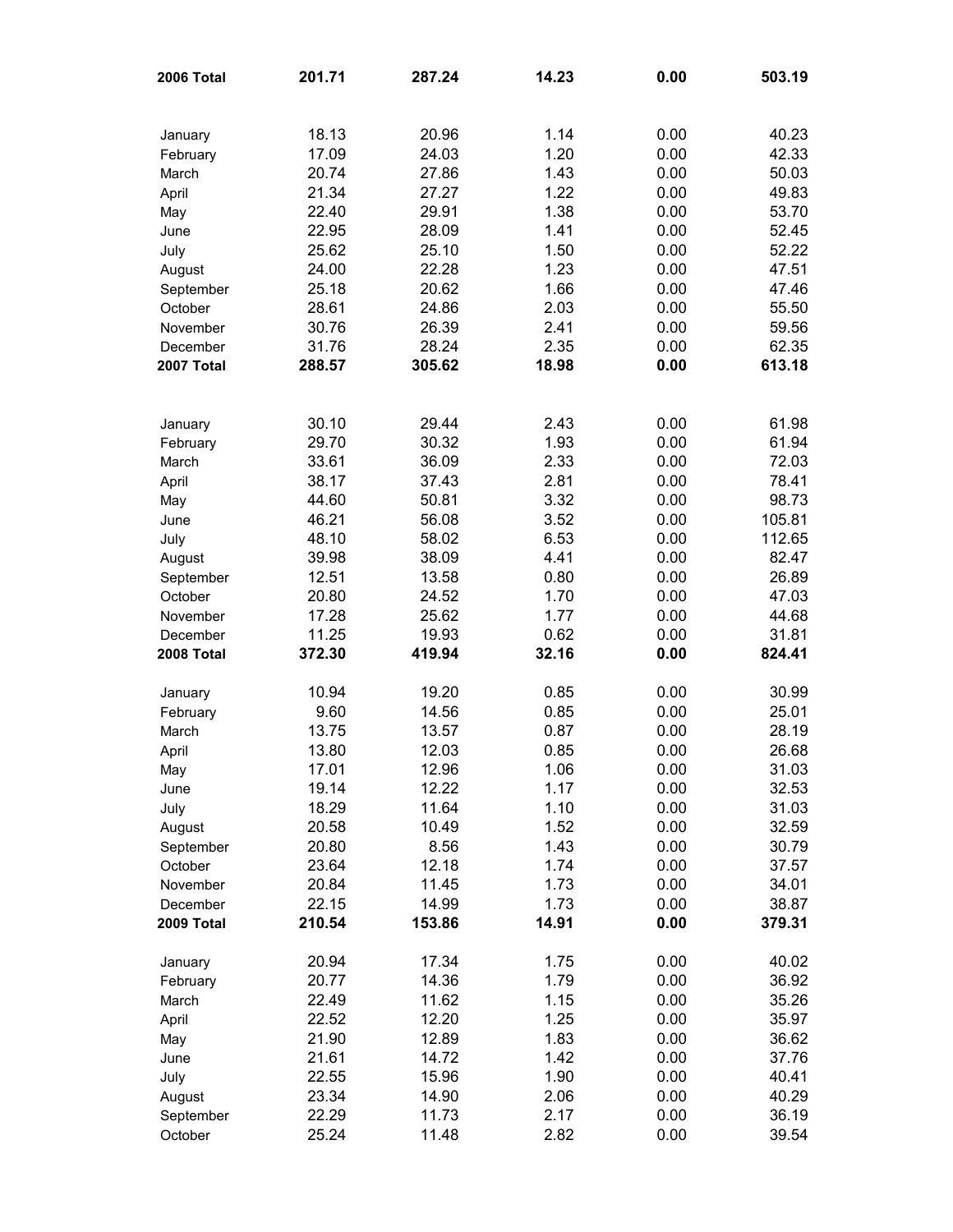| November   | 22.95  | 10.32  | 2.00  | 0.00 | 35.26  |
|------------|--------|--------|-------|------|--------|
| December   | 25.97  | 14.99  | 2.38  | 0.00 | 43.34  |
| 2010 Total | 272.57 | 162.50 | 22.52 | 0.00 | 457.59 |
|            |        |        |       |      |        |
| January    | 23.58  | 15.67  | 2.44  | 0.00 | 41.69  |
| February   | 25.01  | 13.71  | 2.25  | 0.00 | 40.97  |
| March      | 35.05  | 15.11  | 2.50  | 0.00 | 52.66  |
| April      | 34.97  | 15.79  | 2.83  | 0.00 | 53.59  |
| May        | 33.27  | 15.25  | 2.82  | 0.00 | 51.35  |
| June       | 30.59  | 15.29  | 3.02  | 0.00 | 48.91  |
| July       | 31.91  | 15.77  | 3.09  | 0.00 | 50.77  |
| August     | 31.42  | 15.59  | 3.20  | 0.00 | 50.21  |
| September  | 28.57  | 13.17  | 2.62  | 0.00 | 44.36  |
| October    | 35.06  | 13.57  | 2.64  | 0.00 | 51.27  |
| November   | 36.29  | 12.20  | 2.60  | 0.00 | 51.09  |
| December   | 35.63  | 12.40  | 2.45  | 0.00 | 50.48  |
| 2011 Total | 381.35 | 173.52 | 32.48 | 0.00 | 587.34 |
|            |        |        |       |      |        |
| January    | 33.99  | 10.51  | 2.48  | 0.00 | 46.98  |
| February   | 30.04  | 8.87   | 2.15  | 0.00 | 41.06  |
| March      | 36.19  | 8.32   | 2.29  | 0.00 | 46.80  |
| April      | 35.81  | 7.30   | 2.34  | 0.00 | 45.45  |
| May        | 34.10  | 8.24   | 1.98  | 0.00 | 44.33  |
| June       | 27.43  | 8.58   | 1.74  | 0.00 | 37.75  |
| July       | 30.62  | 10.80  | 1.71  | 0.00 | 43.13  |
| August     | 27.45  | 9.50   | 1.74  | 0.00 | 38.68  |
| September  | 24.56  | 9.50   | 1.62  | 0.00 | 35.68  |
| October    | 32.03  | 12.35  | 1.93  | 0.00 | 46.31  |
| November   | 31.21  | 13.73  | 2.29  | 0.00 | 47.23  |
| December   | 33.55  | 14.17  | 2.53  | 0.00 | 50.25  |
| 2012 Total | 376.98 | 121.89 | 24.78 | 0.00 | 523.64 |
|            |        |        |       |      |        |
| January    | 34.54  | 12.87  | 2.36  | 0.00 | 49.77  |
| February   | 30.67  | 11.39  | 2.31  | 0.00 | 44.36  |
| March      | 33.83  | 14.34  | 2.24  | 0.00 | 50.41  |
| April      | 32.22  | 14.21  | 2.17  | 0.00 | 48.60  |
| May        | 32.71  | 16.34  | 2.37  | 0.00 | 51.42  |
| June       | 30.92  | 13.89  | 2.05  | 0.00 | 46.86  |
| July       | 34.10  | 13.33  | 2.16  | 0.00 | 49.59  |
| August     | 34.92  | 12.13  | 2.24  | 0.00 | 49.29  |
| September  | 33.18  | 12.95  | 2.51  | 0.00 | 48.64  |
| October    | 29.20  | 11.90  | 2.53  | 0.00 | 43.62  |
| November   | 26.73  | 11.46  | 2.53  | 0.00 | 40.72  |
| December   | 29.36  | 13.76  | 2.37  | 0.00 | 45.49  |
| 2013 Total | 382.37 | 158.56 | 27.85 | 0.00 | 568.79 |
|            |        |        |       |      |        |
| January    | 26.78  | 14.08  | 2.35  | 0.00 | 43.21  |
| February   | 26.01  | 16.85  | 2.64  | 0.00 | 45.50  |
| March      | 30.98  | 16.05  | 2.23  | 0.00 | 49.26  |
| April      | 28.29  | 15.06  | 2.25  | 0.00 | 45.60  |
| May        | 30.35  | 15.97  | 2.17  | 0.00 | 48.49  |
| June       | 30.60  | 14.82  | 2.03  | 0.00 | 47.45  |
| July       | 29.83  | 12.19  | 1.75  | 0.00 | 43.77  |
| August     | 28.27  | 12.62  | 1.84  | 0.00 | 42.74  |
| September  | 26.86  | 12.80  | 1.97  | 0.00 | 41.64  |
| October    | 24.39  | 12.21  | 1.83  | 0.00 | 38.44  |
|            |        |        |       |      |        |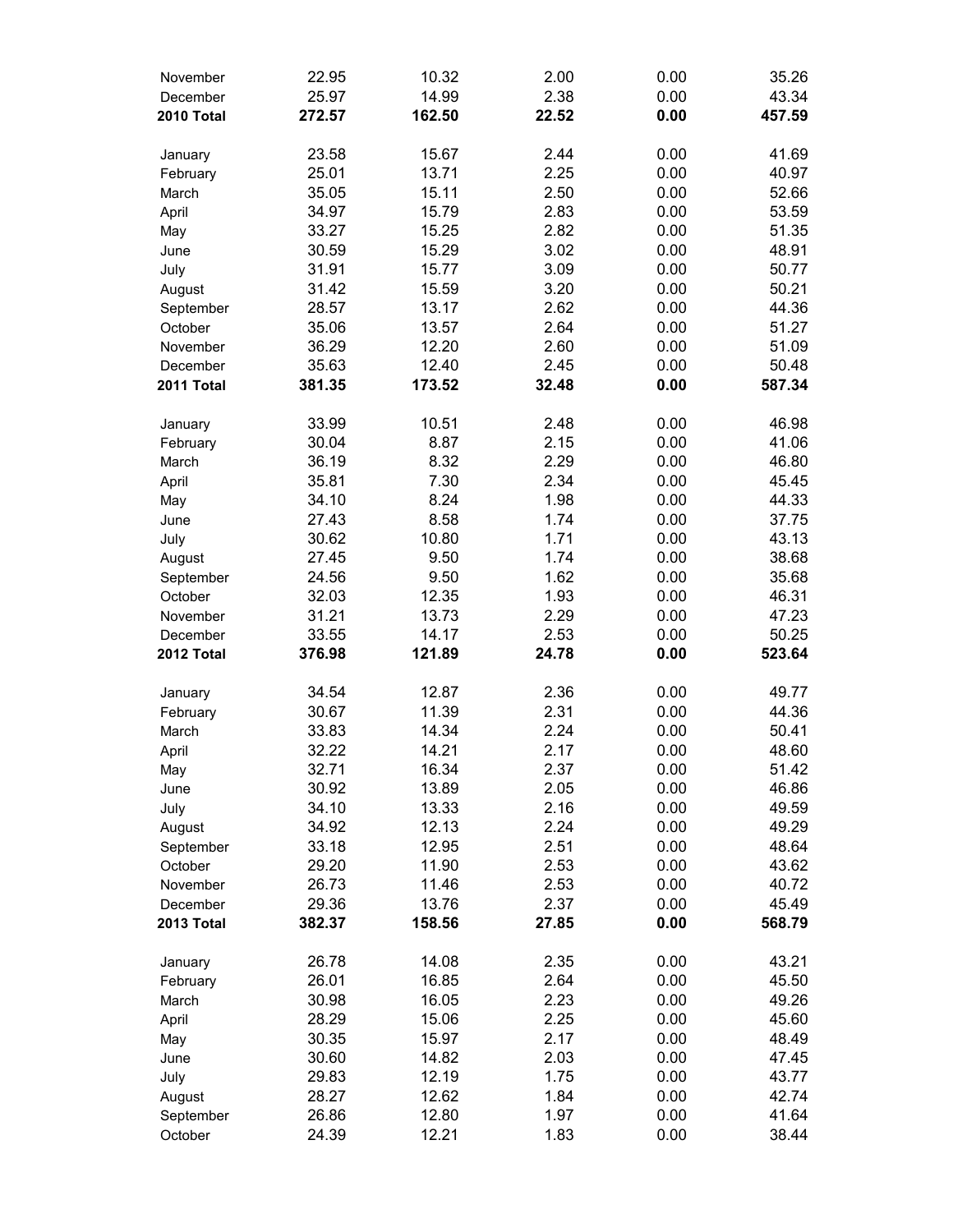| November   | 20.76  | 12.28  | 1.52  | 0.00 | 34.56  |
|------------|--------|--------|-------|------|--------|
| December   | 17.14  | 11.88  | 1.15  | 0.00 | 30.17  |
| 2014 Total | 320.26 | 166.82 | 23.74 | 0.00 | 510.83 |
|            |        |        |       |      |        |
| January    | 12.96  | 9.87   | 0.77  | 0.00 | 23.61  |
| February   | 12.13  | 7.33   | 0.76  | 0.00 | 20.22  |
| March      | 12.82  | 7.75   | 0.75  | 0.00 | 21.32  |
| April      | 14.40  | 7.25   | 0.78  | 0.00 | 22.44  |
| May        | 15.83  | 8.28   | 0.80  | 0.00 | 24.91  |
| June       | 15.54  | 8.05   | 0.69  | 0.00 | 24.28  |
| July       | 13.19  | 8.10   | 0.66  | 0.00 | 21.95  |
| August     | 11.11  | 7.81   | 0.51  | 0.00 | 19.42  |
| September  | 10.75  | 6.63   | 0.57  | 0.00 | 17.96  |
| October    | 11.01  | 6.23   | 0.59  | 0.00 | 17.83  |
| November   | 9.29   | 4.85   | 0.60  | 0.00 | 14.74  |
| December   | 8.10   | 4.59   | 0.54  | 0.00 | 13.23  |
| 2015 Total | 147.13 | 86.73  | 8.03  | 0.00 | 241.89 |
|            |        |        |       |      |        |
| January    | 6.15   | 5.36   | 0.42  | 0.00 | 11.93  |
| February   | 6.12   | 4.25   | 0.41  | 0.00 | 10.78  |
| March      | 7.95   | 3.64   | 0.59  | 0.00 | 12.18  |
| April      | 8.89   | 4.00   | 0.53  | 0.00 | 13.43  |
| May        | 10.22  | 4.13   | 0.59  | 0.00 | 14.94  |
| June       | 10.64  | 5.11   | 0.63  | 0.00 | 16.39  |
| July       | 9.66   | 6.34   | 0.58  | 0.00 | 16.59  |
| August     | 9.41   | 5.80   | 0.54  | 0.00 | 15.75  |
| September  | 8.90   | 6.11   | 0.55  | 0.00 | 15.56  |
| October    | 10.23  | 6.01   | 0.65  | 0.00 | 16.90  |
| November   | 7.93   | 4.97   | 0.58  | 0.00 | 13.48  |
| December   | 8.58   | 6.95   | 0.73  | 0.00 | 16.26  |
| 2016 Total | 104.70 | 62.67  | 6.80  | 0.00 | 174.17 |
|            |        |        |       |      |        |
| January    | 10.05  | 7.10   | 0.62  | 0.00 | 17.77  |
| February   | 9.09   | 5.32   | 0.64  | 0.00 | 15.05  |
| March      | 8.98   | 5.34   | 0.58  | 0.00 | 14.90  |
| April      | 9.46   | 5.10   | 0.51  | 0.00 | 15.07  |
| May        | 9.56   | 5.80   | 0.58  | 0.00 | 15.94  |
| June       | 7.89   | 5.29   | 0.51  | 0.00 | 13.69  |
| July       | 8.75   | 5.13   | 0.64  | 0.00 | 14.52  |
| August     | 8.65   | 4.72   | 0.73  | 0.00 | 14.10  |
| September  | 8.59   | 4.47   | 0.77  | 0.00 | 13.83  |
| October    | 8.44   | 4.56   | 0.68  | 0.00 | 13.67  |
| November   | 10.03  | 4.64   | 0.74  | 0.00 | 15.40  |
| December   | 10.63  | 4.40   | 0.75  | 0.00 | 15.78  |
| 2017 Total | 110.12 | 61.86  | 7.74  | 0.00 | 179.72 |
|            |        |        |       |      |        |
| January    | 11.17  | 5.63   | 0.70  | 0.00 | 17.50  |
| February   | 10.26  | 4.42   | 0.62  | 0.00 | 15.29  |
| March      | 11.48  | 4.07   | 0.65  | 0.00 | 16.21  |
| April      | 11.41  | 3.90   | 0.71  | 0.00 | 16.02  |
| May        | 13.03  | 3.98   | 0.61  | 0.00 | 17.62  |
| June       | 12.18  | 4.11   | 0.75  | 0.00 | 17.03  |
| July       | 13.74  | 4.48   | 0.78  | 0.00 | 19.00  |
| August     | 12.64  | 4.48   | 0.84  | 0.00 | 17.97  |
| September  | 12.61  | 4.44   | 0.98  | 0.00 | 18.03  |
| October    | 14.17  | 5.00   | 1.02  | 0.00 | 20.18  |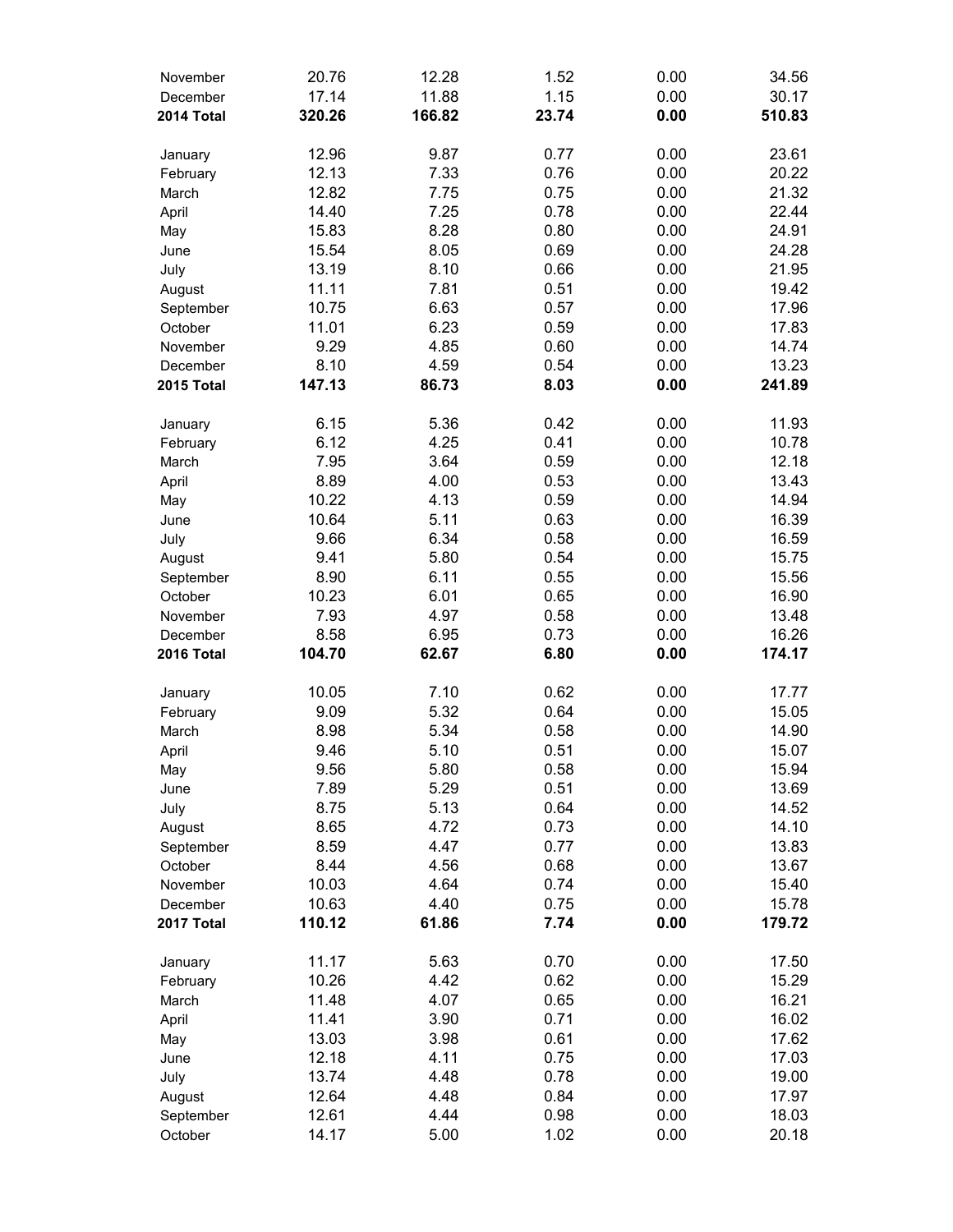| November   | 11.08  | 5.81  | 0.82 | 0.00 | 17.71  |
|------------|--------|-------|------|------|--------|
| December   | 10.48  | 6.93  | 0.68 | 0.00 | 18.09  |
| 2018 Total | 144.25 | 57.25 | 9.16 | 0.00 | 210.67 |
|            |        |       |      |      |        |
| January    | 9.99   | 5.80  | 0.59 | 0.00 | 16.39  |
| February   | 9.55   | 4.56  | 0.61 | 0.00 | 14.71  |
| March      | 11.86  | 4.96  | 0.74 | 0.00 | 17.56  |
| April      | 12.12  | 4.03  | 0.57 | 0.00 | 16.73  |
| May        | 11.92  | 3.90  | 0.47 | 0.00 | 16.29  |
| June       | 10.75  | 3.53  | 0.24 | 0.00 | 14.52  |
| July       | 9.59   | 2.93  | 0.28 | 0.00 | 12.80  |
| August     | 10.54  | 3.19  | 0.29 | 0.00 | 14.02  |
| September  | 10.57  | 3.53  | 0.42 | 0.00 | 14.52  |
| October    | 9.89   | 3.54  | 0.38 | 0.00 | 13.81  |
| November   | 10.54  | 3.93  | 0.47 | 0.00 | 14.94  |
| December   | 10.99  | 3.76  | 0.43 | 0.00 | 15.17  |
| 2019 Total | 128.29 | 47.65 | 5.51 | 0.00 | 181.45 |
|            |        |       |      |      |        |
| January    | 10.37  | 3.03  | 0.37 | 0.00 | 13.76  |
| February   | 8.27   | 2.59  | 0.24 | 0.00 | 11.10  |
| March      | 4.80   | 2.63  | 0.09 | 0.00 | 7.52   |
| April      | 1.95   | 2.23  | 0.06 | 0.00 | 4.24   |
| May        | 1.58   | 2.19  | 0.16 | 0.00 | 3.93   |
| June       | 5.52   | 1.89  | 0.18 | 0.00 | 7.59   |
| July       | 4.33   | 1.97  | 0.18 | 0.00 | 6.48   |
| August     | 4.54   | 2.25  | 0.18 | 0.00 | 6.96   |
| September  | 4.08   | 2.27  | 0.22 | 0.00 | 6.57   |
| October    | 3.71   | 2.37  | 0.20 | 0.00 | 6.28   |
| November   | 4.02   | 3.23  | 0.24 | 0.00 | 7.49   |
| December   | 5.56   | 3.50  | 0.26 | 0.00 | 9.32   |
| 2020 Total | 58.72  | 30.14 | 2.38 | 0.00 | 91.25  |
| January    | 6.28   | 3.64  | 0.36 | 0.00 | 10.28  |
| February   | 6.64   | 5.00  | 0.31 | 0.00 | 11.95  |
| March      | 7.77   | 3.72  | 0.40 | 0.00 | 11.89  |
| April      | 7.51   | 3.32  | 0.34 | 0.00 | 11.17  |
| May        | 7.92   | 3.80  | 0.30 | 0.00 | 12.02  |
| June       | 7.95   | 3.66  | 0.38 | 0.00 | 12.00  |
| July       | 8.25   | 5.37  | 0.53 | 0.00 | 14.15  |
| August     | 7.00   | 5.48  | 0.58 | 0.00 | 13.06  |
| September  | 4.65   | 6.11  | 0.29 | 0.00 | 11.05  |
| October    | 5.66   | 8.73  | 0.71 | 0.00 | 15.10  |
| November   | 8.04   | 9.33  | 0.70 | 0.00 | 18.07  |
| December   | 7.46   | 7.46  | 0.56 | 0.00 | 15.48  |
| 2021 Total | 85.13  | 65.62 | 5.46 | 0.00 | 156.22 |
|            |        |       |      |      |        |
| January    | 8.95   | 6.89  | 0.61 | 0.00 | 16.45  |
| February   | 8.91   |       |      |      | 8.91   |
| March      |        |       |      |      |        |
| April      |        |       |      |      |        |
| May        |        |       |      |      |        |
| June       |        |       |      |      |        |
| July       |        |       |      |      |        |
| August     |        |       |      |      |        |
| September  |        |       |      |      |        |